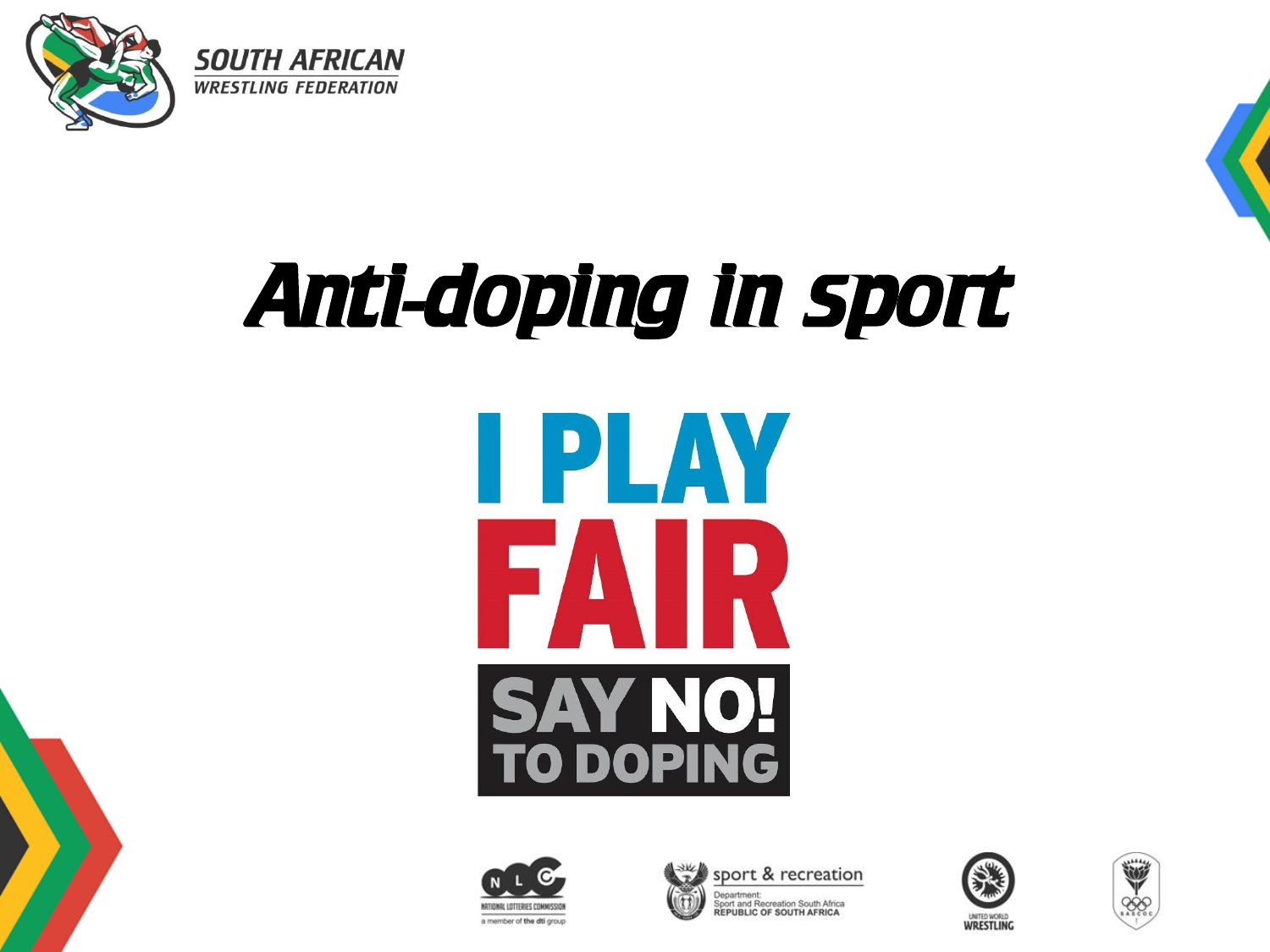

### Why combat doping in sport?

- Anti-doping programs seek to preserve what is intrinsically valuable about sport:
	- "the spirit of sport"
	- Essence of Olympism
	- Pursuit of human excellence through perfection of natural talents.
	- Sport is the celebration of the human spirit, body and mind.







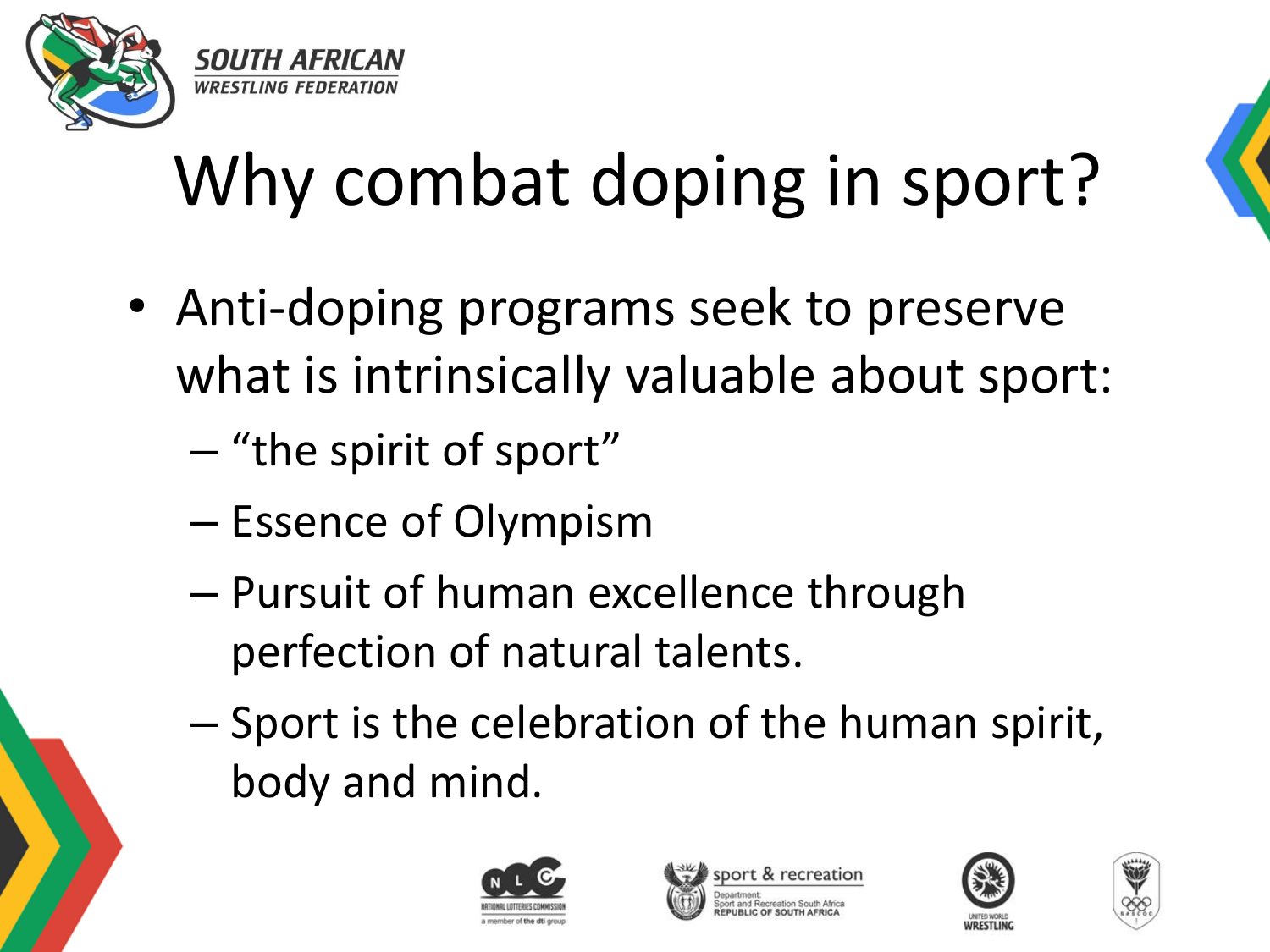

#### This "spirit of sport" is reflected in values found throughout sport:

- Ethics, fair play and honesty
- Health
- **Excellence in performance**
- Fun and joy
- Dedication and commitment
- Respect
- **Courage** 
	- DOPING IS FUNDAMENTALLY CONTRARY TO THE SPIRIT OF SPORT!









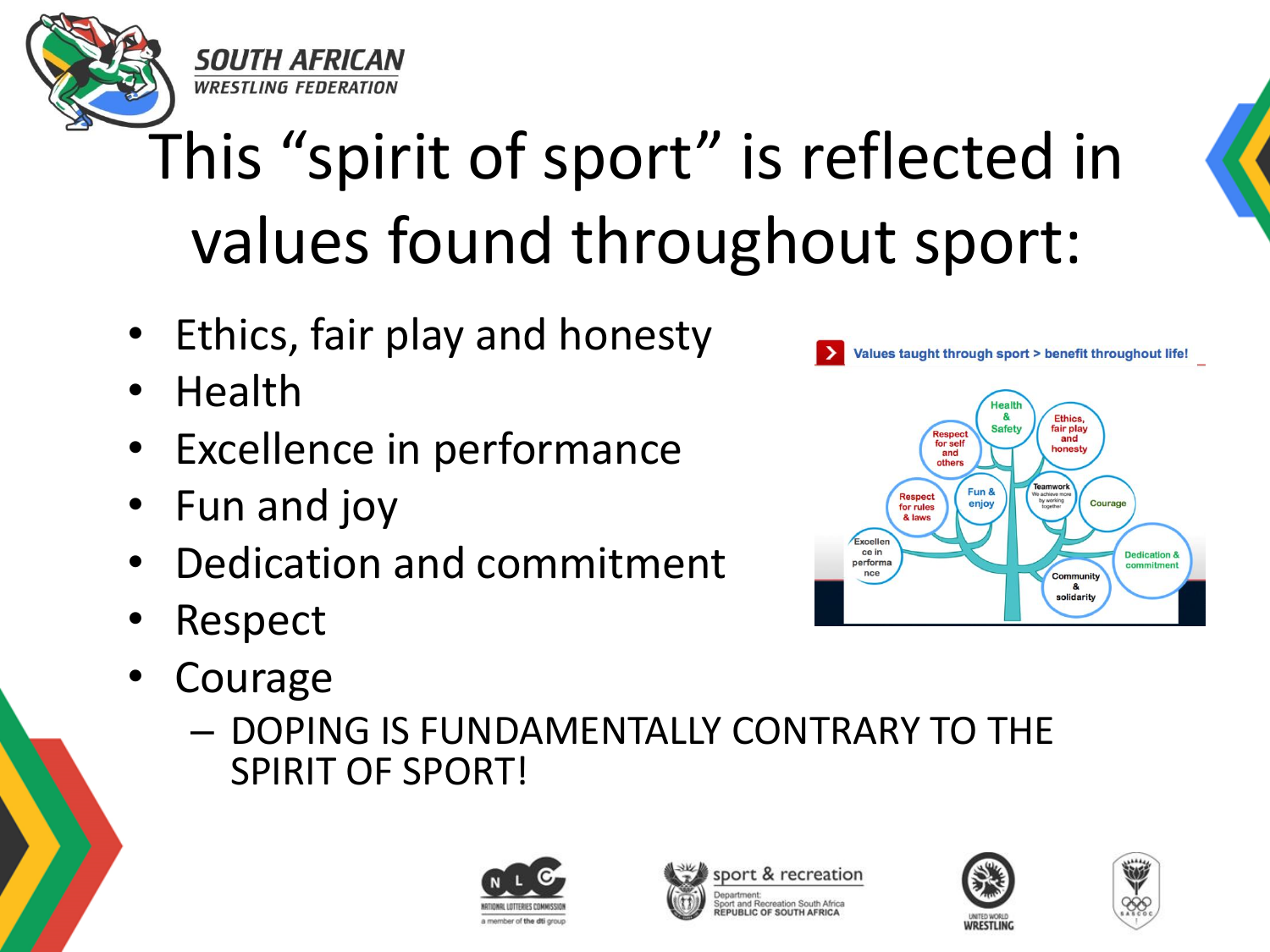



### What is doping?

- Doping is the occurrence of one or more anti-doping rule violations
	- A violation is not limited to using a prohibited substance.
	- A violation can include the use of a prohibited method.
	- **Ignorance is not a defence!**







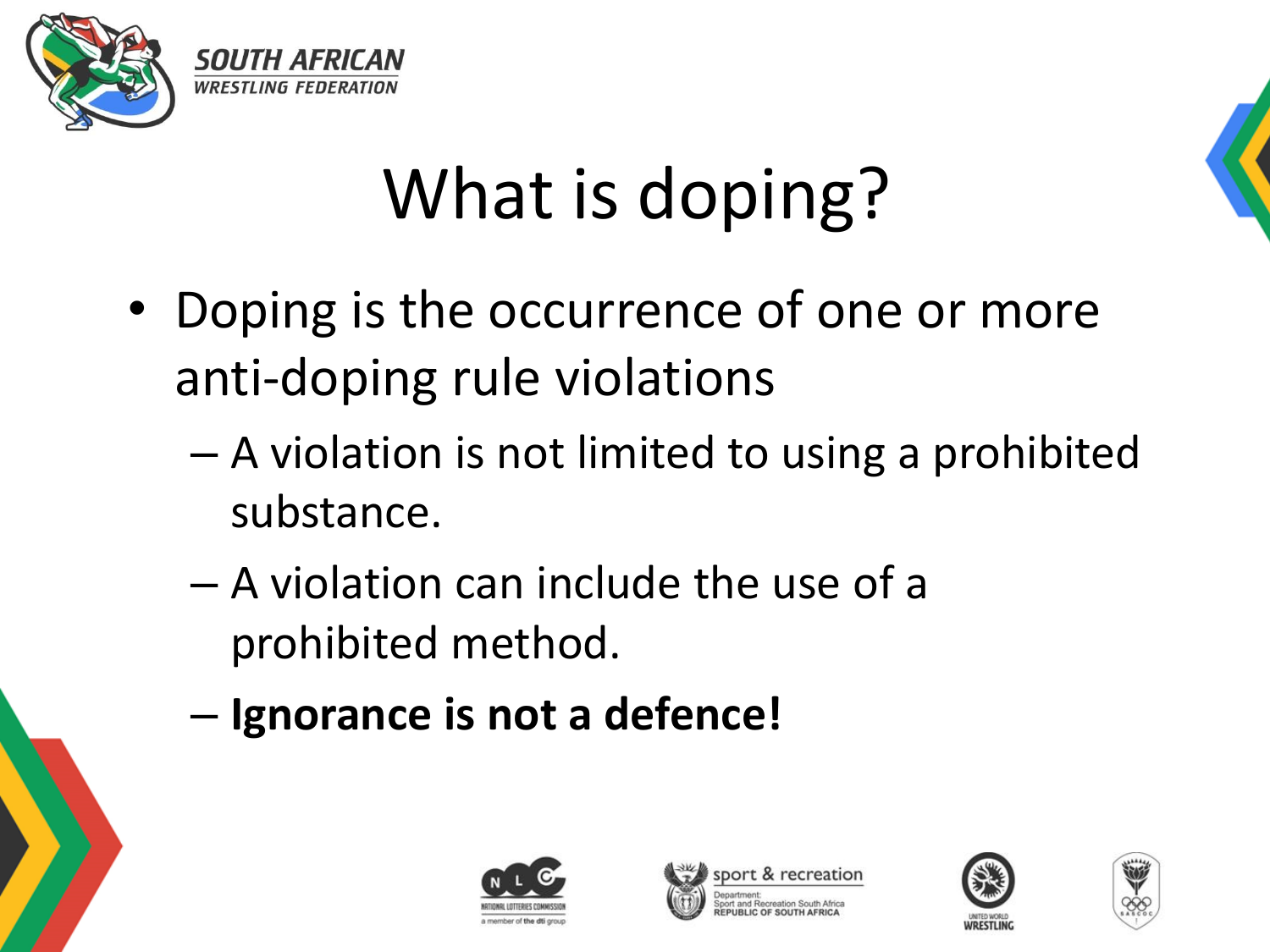

#### Presence

- Presence of a prohibited substance in an athlete's sample.
	- Prohibited substances are listed in The List of Prohibited Substances and Methods published by WADA annually.
	- The List applies to athletes both in- and outof-competition.
	- You can find The List on WADAs website or SAIDs website.







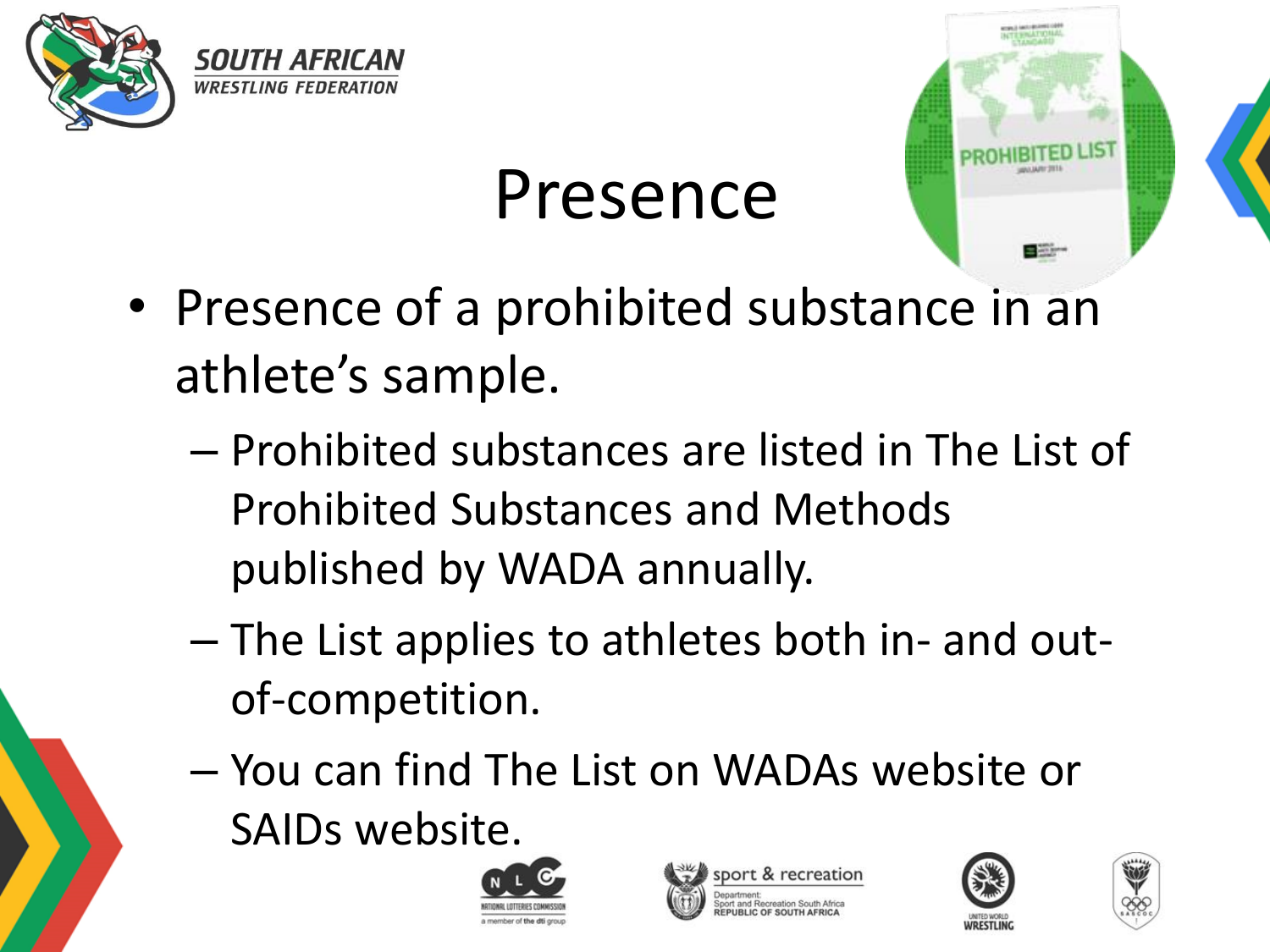

#### Use

- Use OR attempted use of a prohibited substance OR method.
	- Note that it is an offence to attempt to use a prohibited substance or method
		- Not only using!













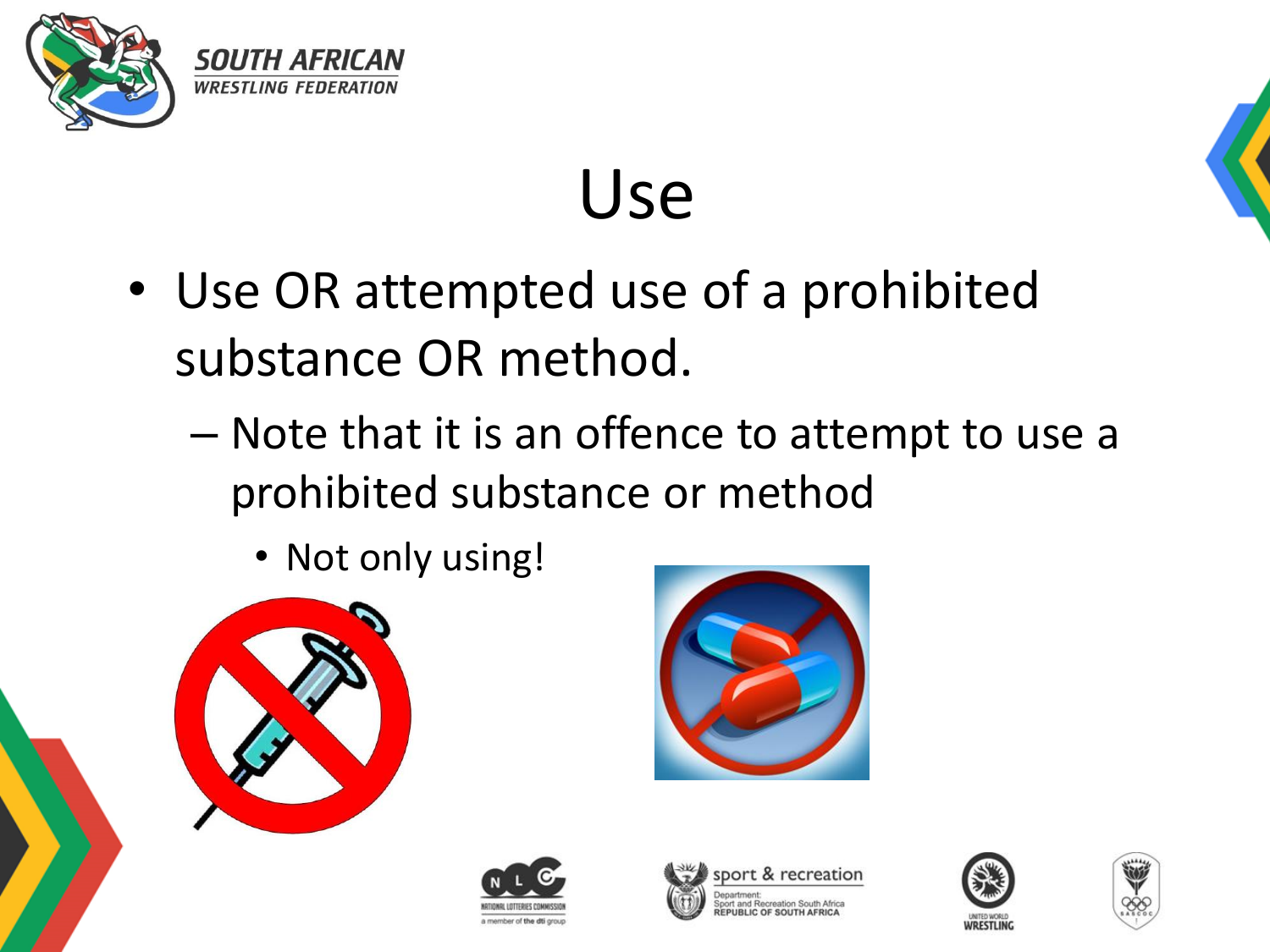

## Refusing, failure and tampering

- Refusing to submit to sample collection after being notified.
- Failure to file athlete whereabouts information and missed tests
	- If you are identified in a Registered Testing Pool means that you must provide current and accurate whereabouts information
- Tampering with any part of the doping control process







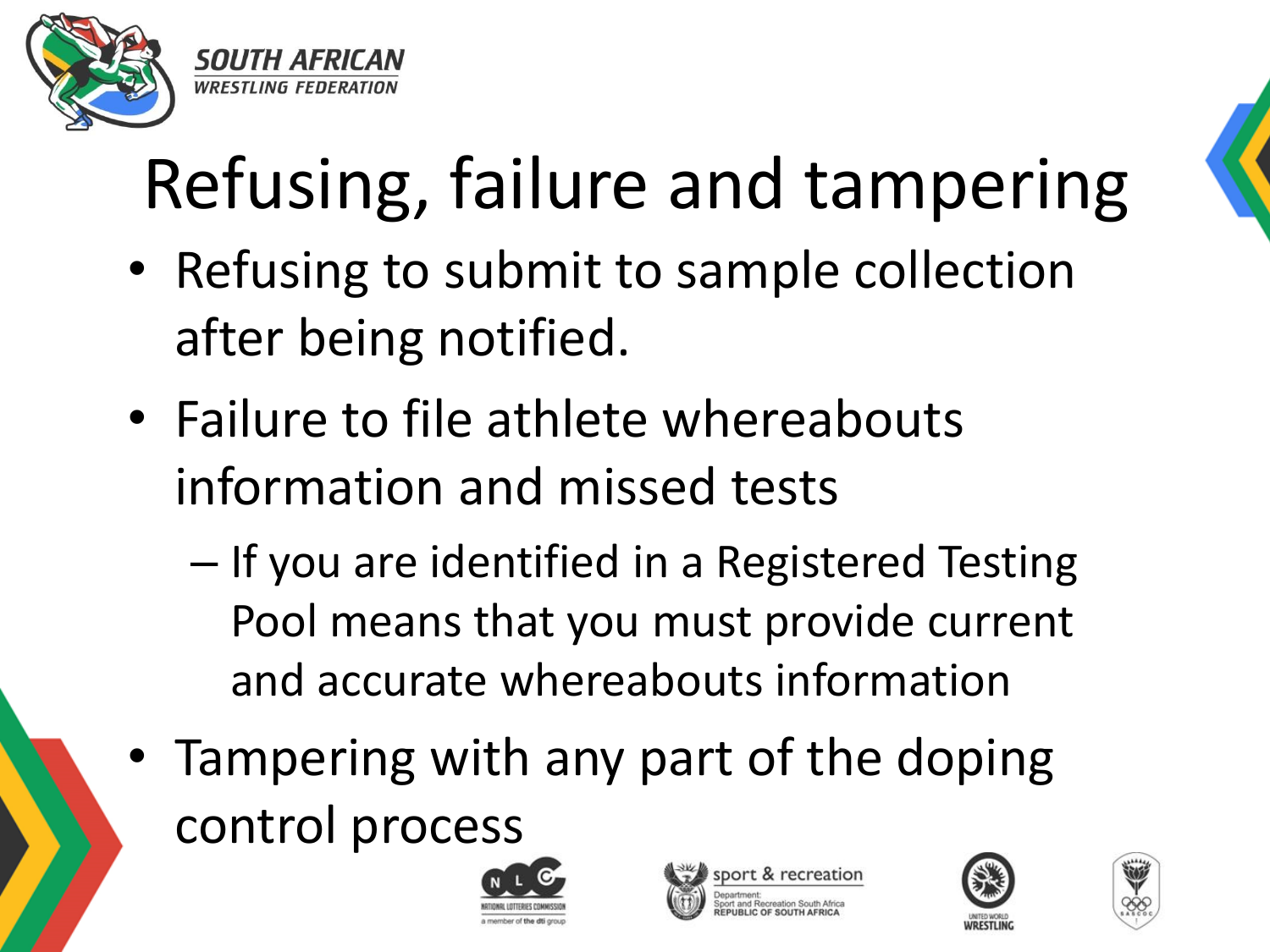

#### Possession and Trafficking

- Possession of a prohibited substance OR method.
- Trafficking a prohibited substance or method.











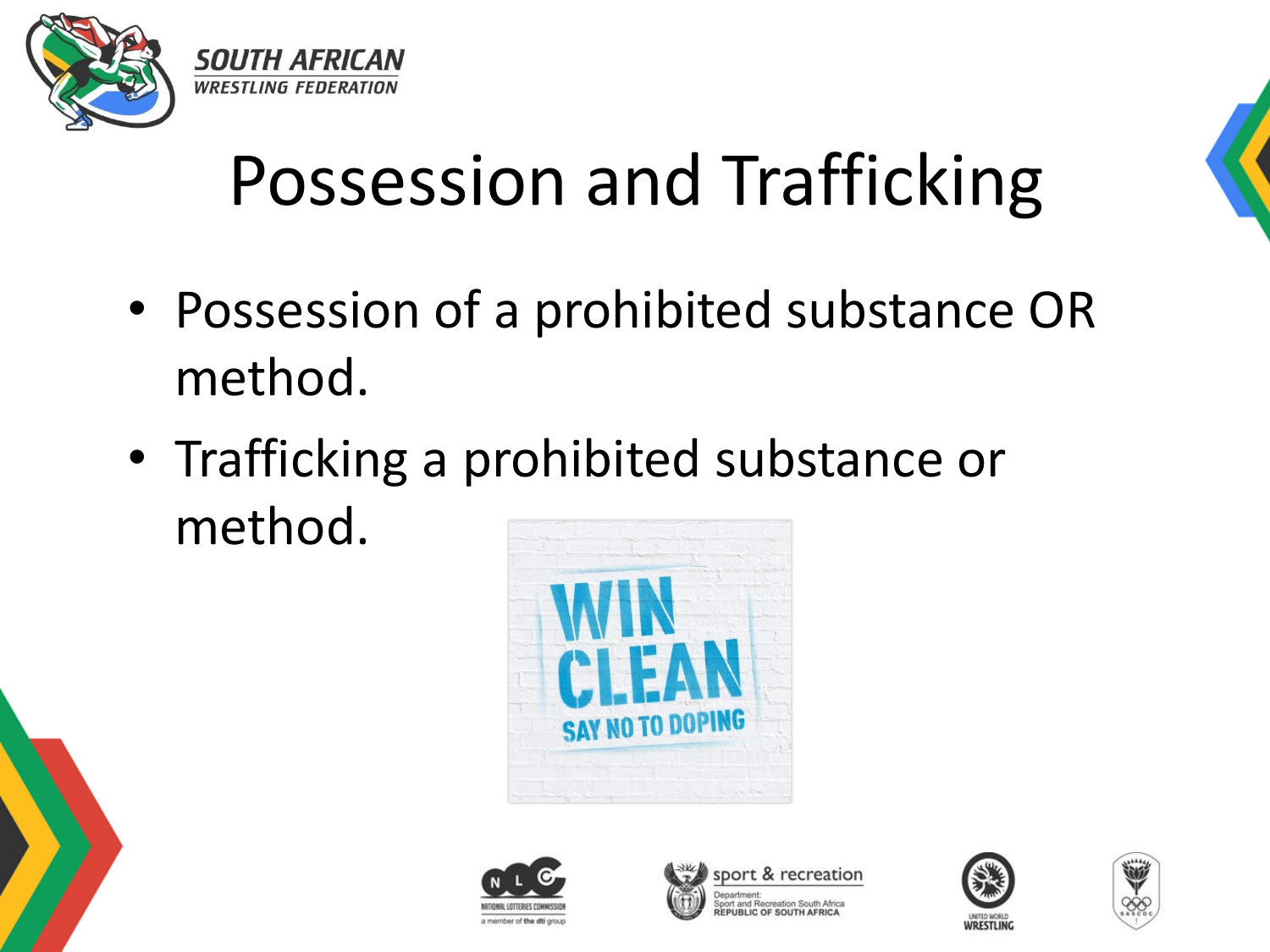



### Administering, Complicity and prohibited association

- Administering OR attempting to administer a prohibited substance OR method to an athlete.
- Complicity in an Anti Doping Rule Violation .
- Prohibited association with sanctioned athlete support personnel.







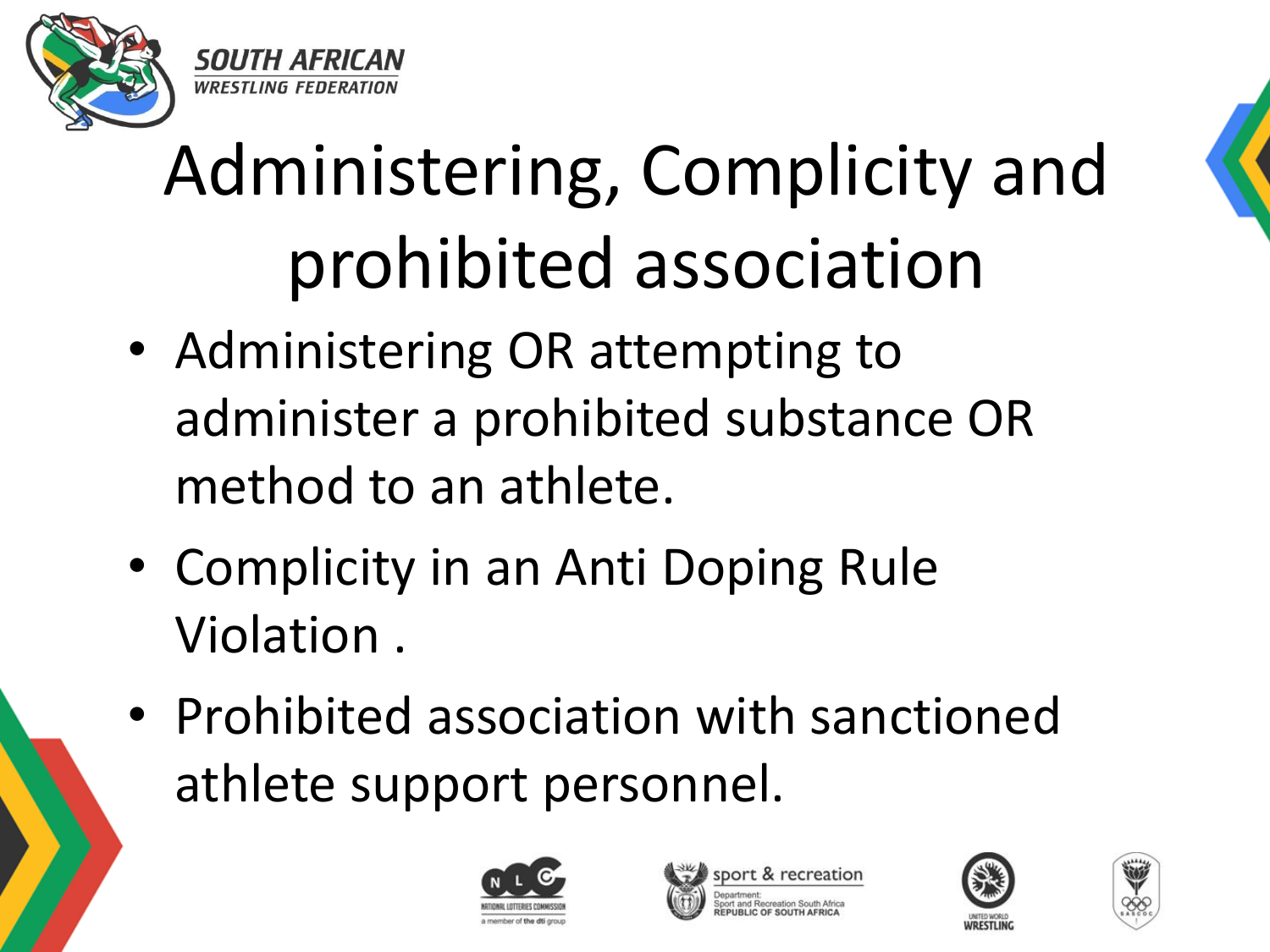





- The World Anti-Doping Agency (WADA) is the international independent organization created in 1999 to promote, coordinate and monitor the fight against doping in sport in all its forms.
- WADA coordinated the development, and subsequent evolution, of the World Anti-Doping Code (Code). WADA is engaged in many key activities, including scientific and social science research, education, athlete outreach, anti-doping capacity building, enforcement and monitoring Code implementation.
- WADA is not a testing agency.



#### **WORLD ANTI-DOPING AGENCY**







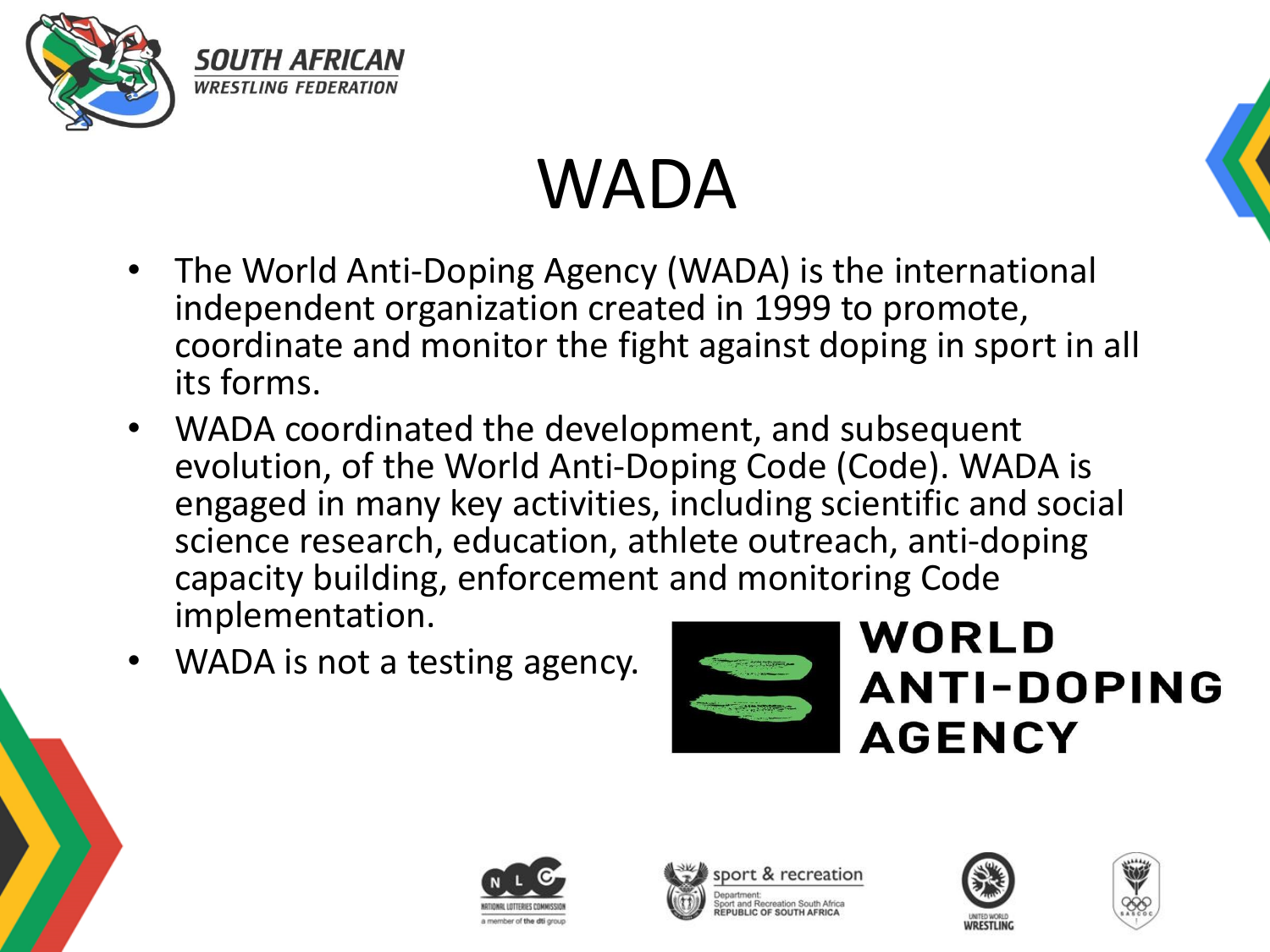



#### What is The Code?

- The Code is the document that works to ensure that anti-doping regulations are the same across al sports and all countries.
- All doping Rules of national institutions must conform to The Code.
- In the event of any discrepancy between The Code and The Rules, The Code will prevail.







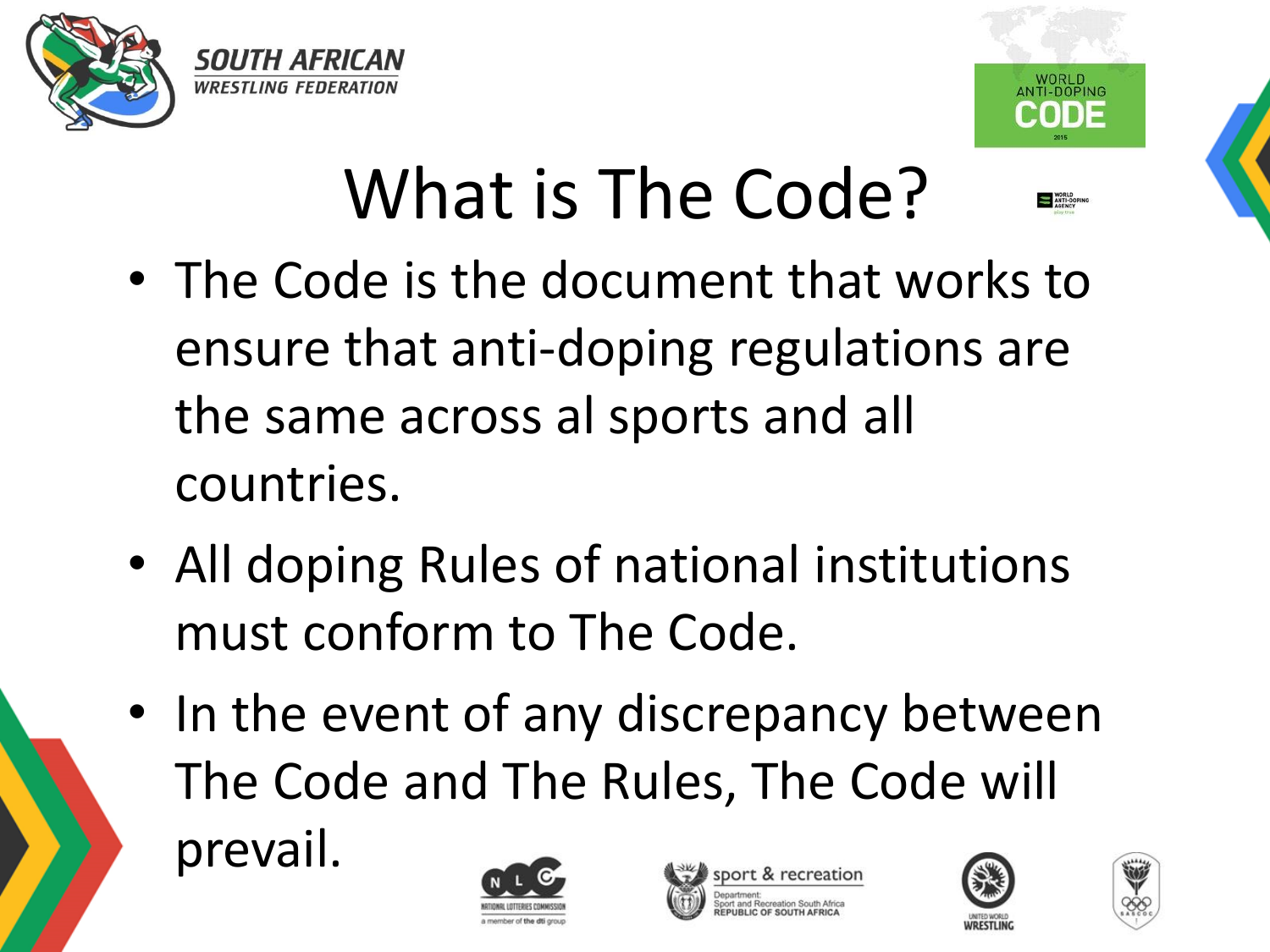

### SAIDS

- SAIDS was established as a statutory body by the South African Institute for Drug-Free Sport Act.
- It is the independent National Anti-Doping Organisation for South Africa.



South African Institute for<br>Drug-Free Sport







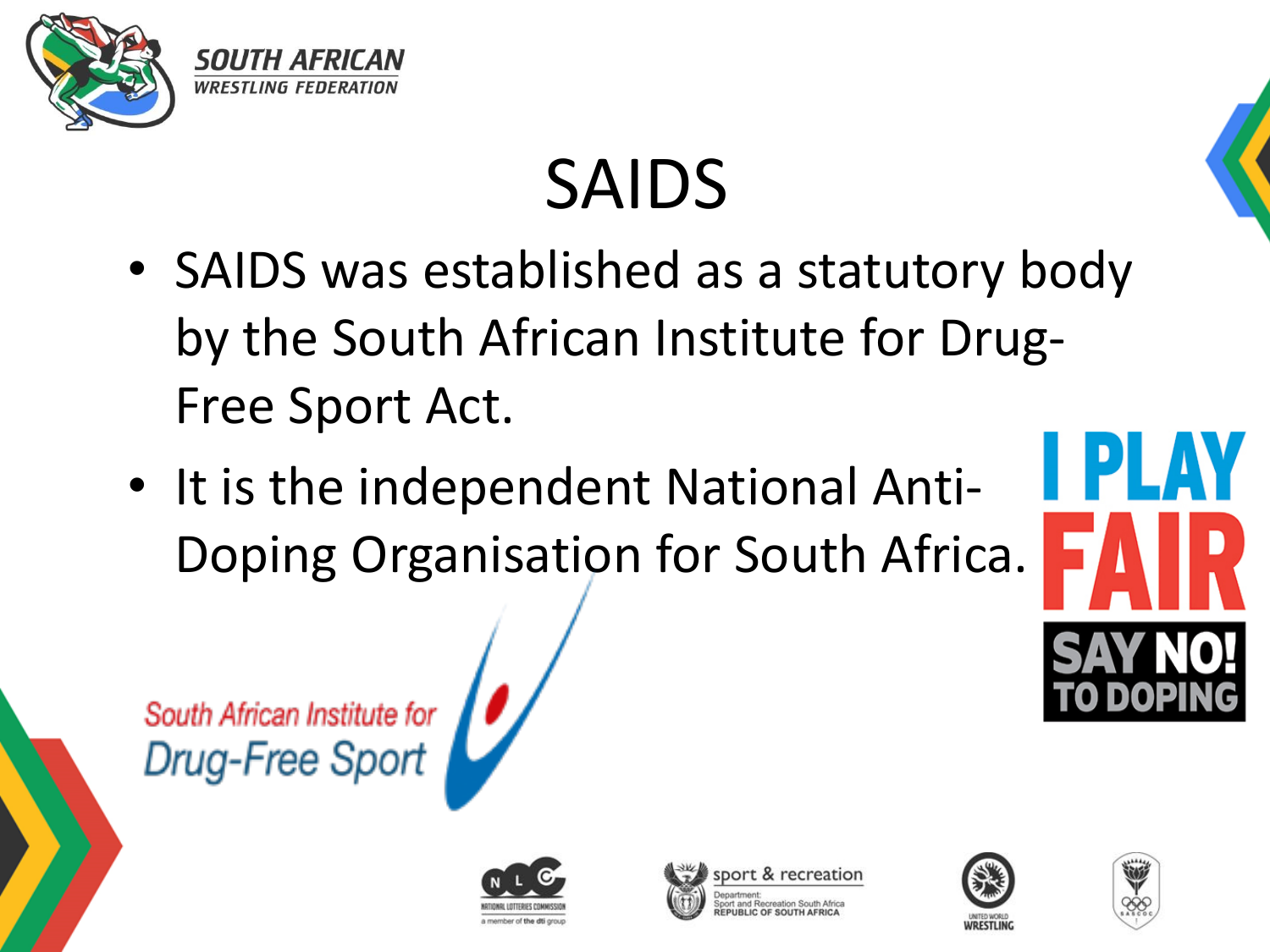

#### The Rules

• The Anti-Doping Rules apply to:

- SAIDS
- National Federations
	- If they have accepted the sprit and the terms of the National Anti-Doping Program and The Rules
	- A condition of receiving financial/ other assistance from the Government and SAIDS is that the Federation shall accept and abide by The Rules
- Persons
	- Includes minors.
	- Athletes and support personnel
- National-Level Athletes







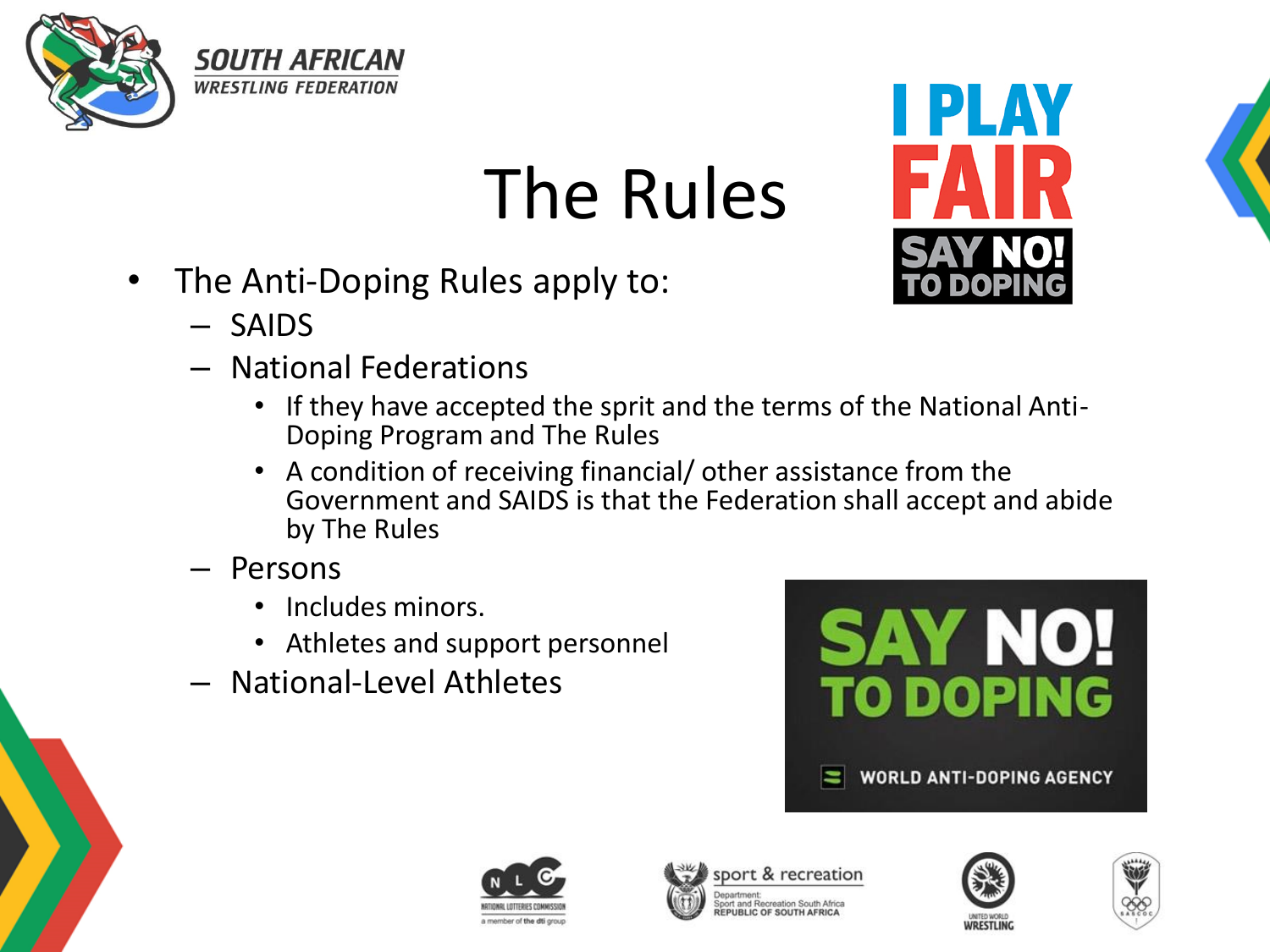

#### Therapeutic Use Exemption



- What?
	- As an athlete, you may have an illness or condition that requires a particular medication.
	- If this medication appears on The List you may be granted a TUE which gives you permission to take it.
- Why?
	- TUEs ensure that you are able to obtain treatment for a legitimate medical condition – even if that treatment requires a prohibited substance or methods.
	- It avoids the risk of sanctions due to a positive test.







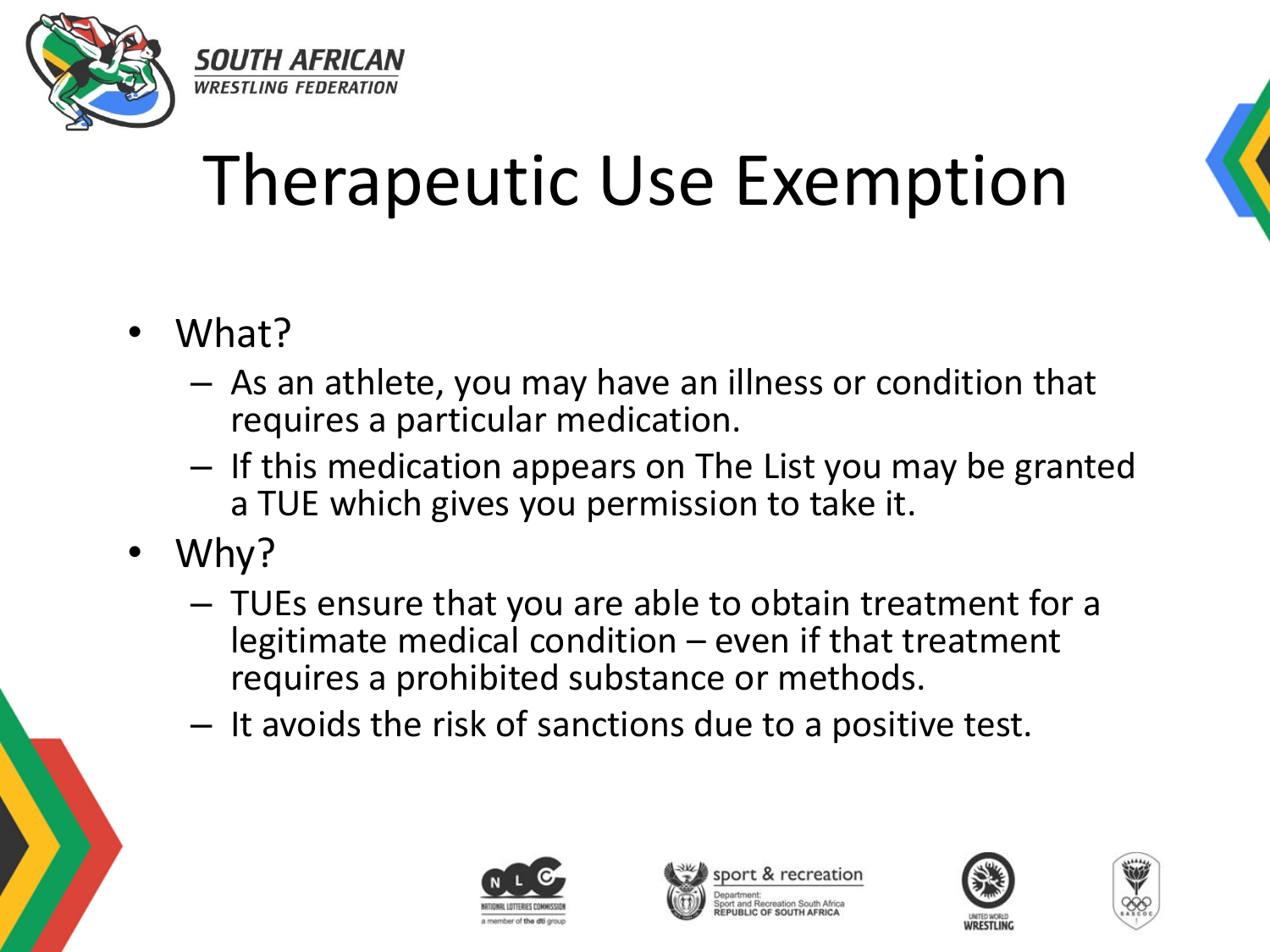



- Who?
	- any athlete who may be subject to doping control may request a TUE BEFORE taking a prohibited medication.
	- All information in this request remains strictly confidential.
- When?
	- An application must be made at least 30 days before taking part In an event.
	- In exceptional cases a TUE may be approved retroactively.







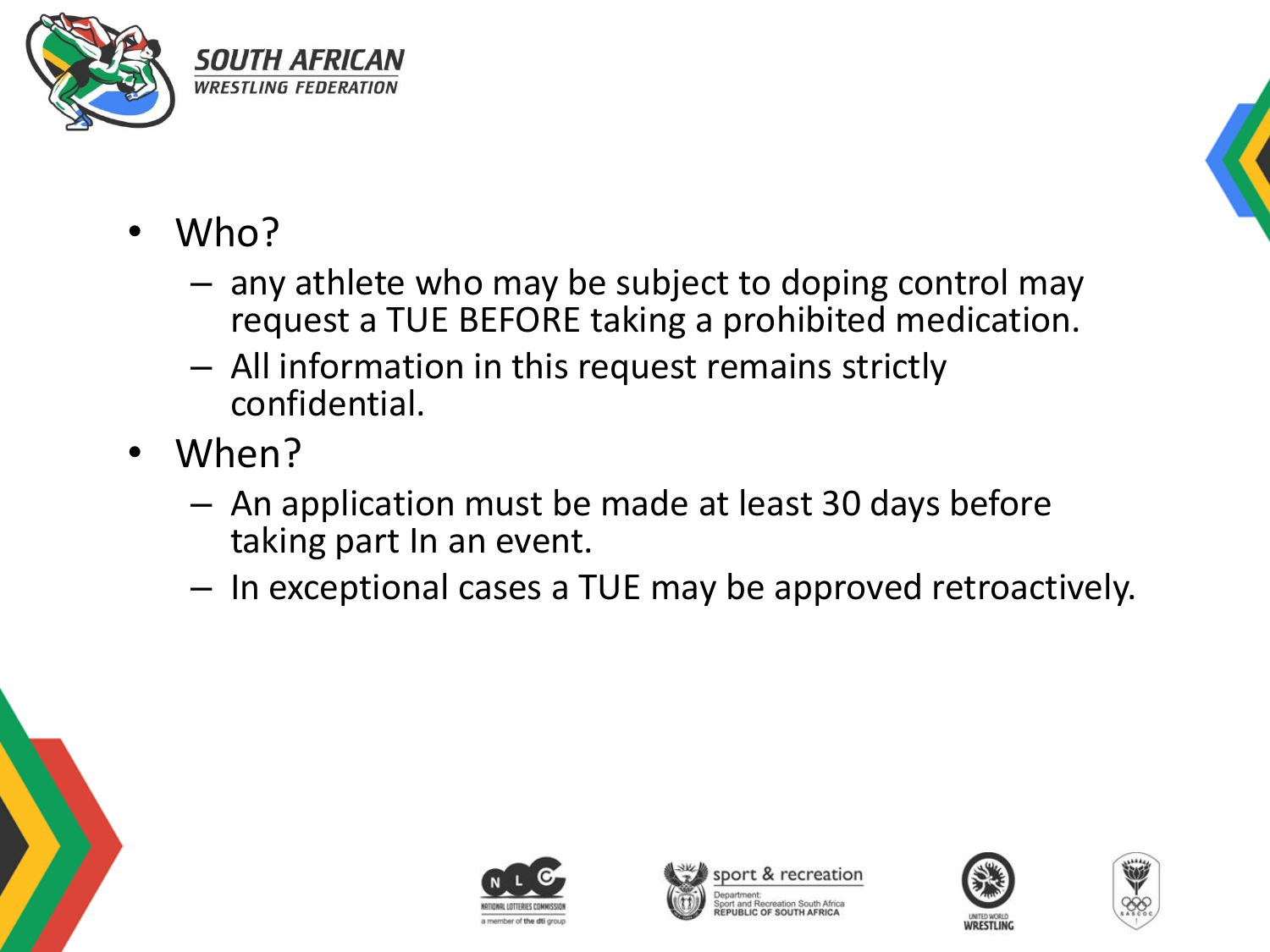

#### The TUE Process



- 1. Request a TUE form from your relevant antidoping organization or through ADAMS.
- 2. Your physician fills out the TUE form and you send it back to the relevant anti-doping organization.
- 3. Once it is requested a panel of experts selected by the anti-doping organization reviews your request







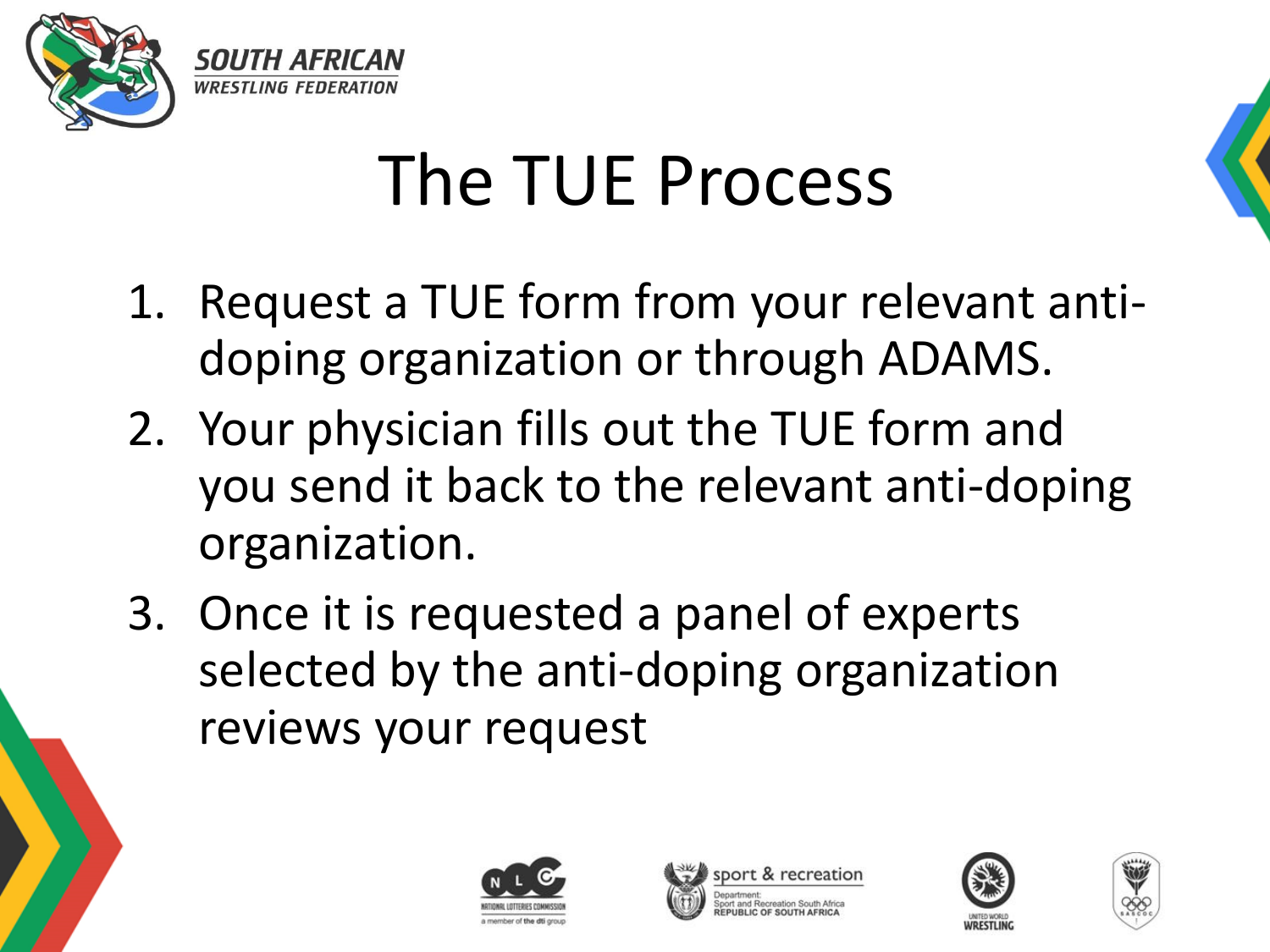



- 4. The anti-doping organization advises you if you can take the medication or not.
	- If your request is denied you will be given reasons and have the right to appeal the decision.
- TUE will be granted if the panel finds:
	- Your health will be significantly impaired if you do not take the substance.
	- The substance does not enhance your performance beyond what brings you back to normal health.
	- There are no alternative treatments available.







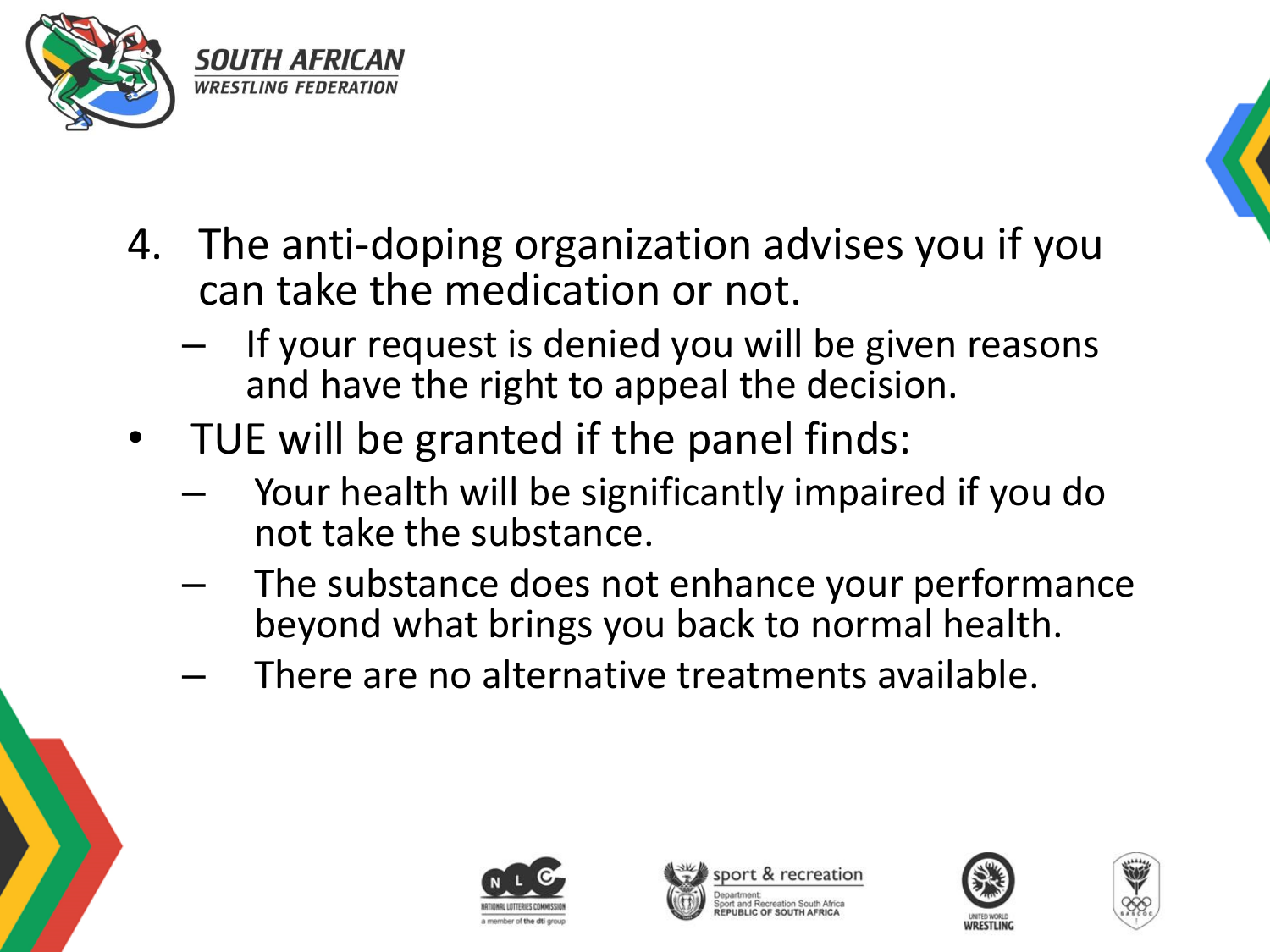

- TUEs approved by SAIDS apply for national level only.
- South African Institute for • Once an athlete participates Drug-Free Sport internationally they must request a TUE from the relevant International Federation.
	- UWW
- **UNITED WORLD** WRFSTI ING
- WADA DOES NOT GRANT TUEs!







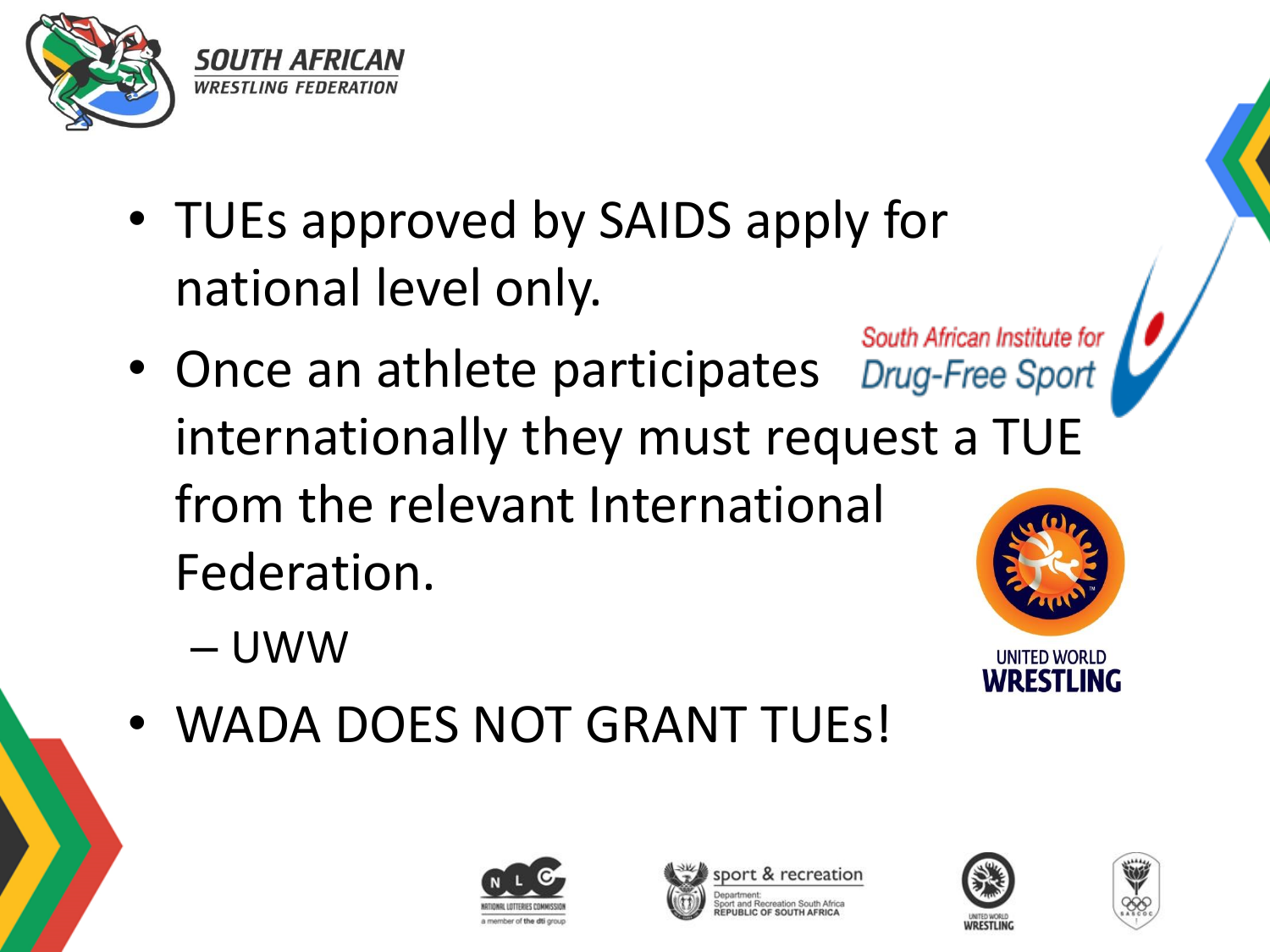



#### TUEs and doping control

- Declare the approved medication on your Doping Control Form.
- Specify that a TUE has been granted.
- Show a copy of the TUE approval to the doping control officer.







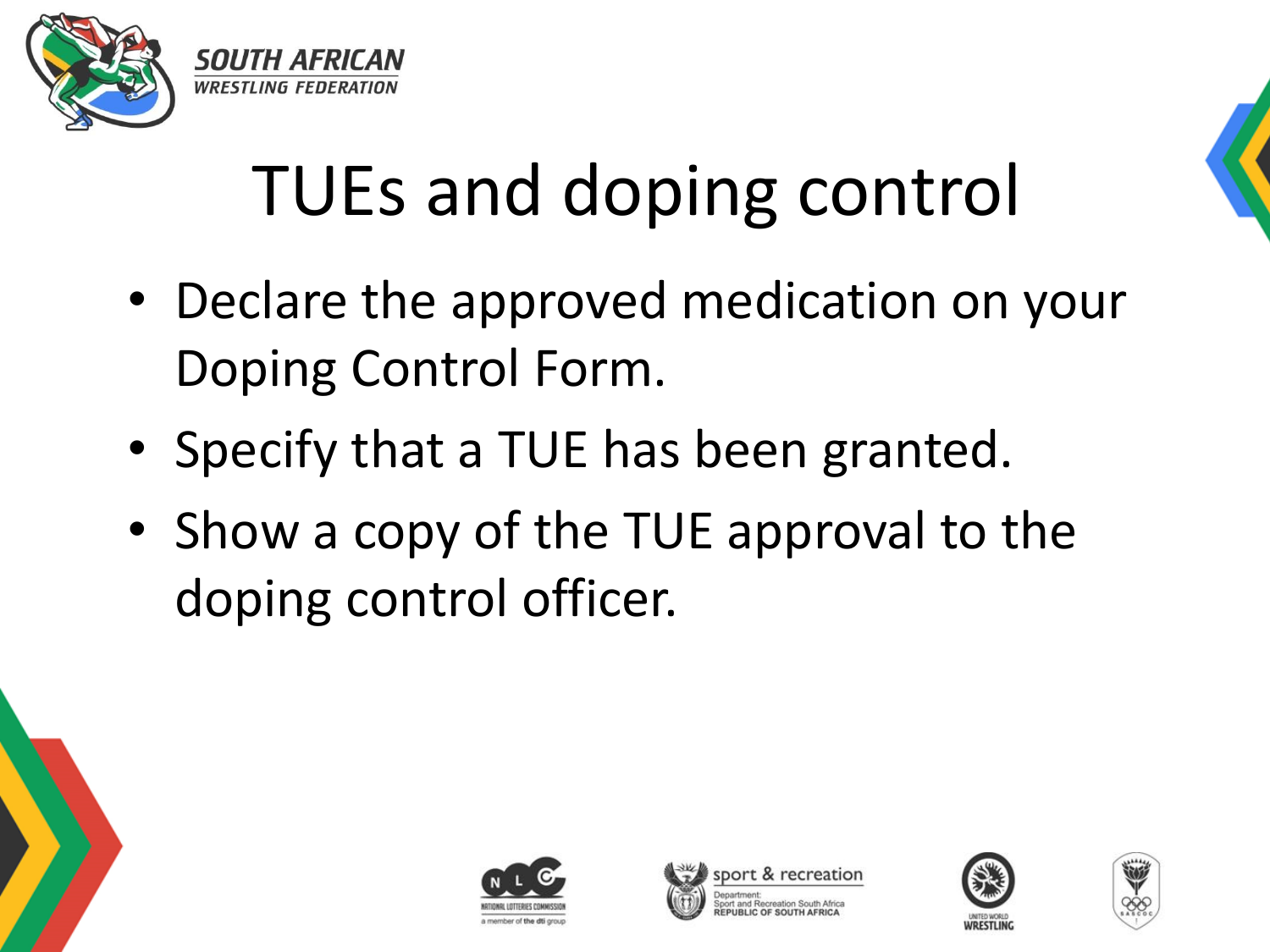

#### Supplements

- Supplements include any of the products sold as
	- "dietary or heath supplements"
	- "Ergogenic aids"
	- "sports supplements"
- Aggressive marketing of these products has lead to many blindly believing product claims and not questioning its safety.
- Supplements are not approved and can contain prohibited substances not listed as ingredients!







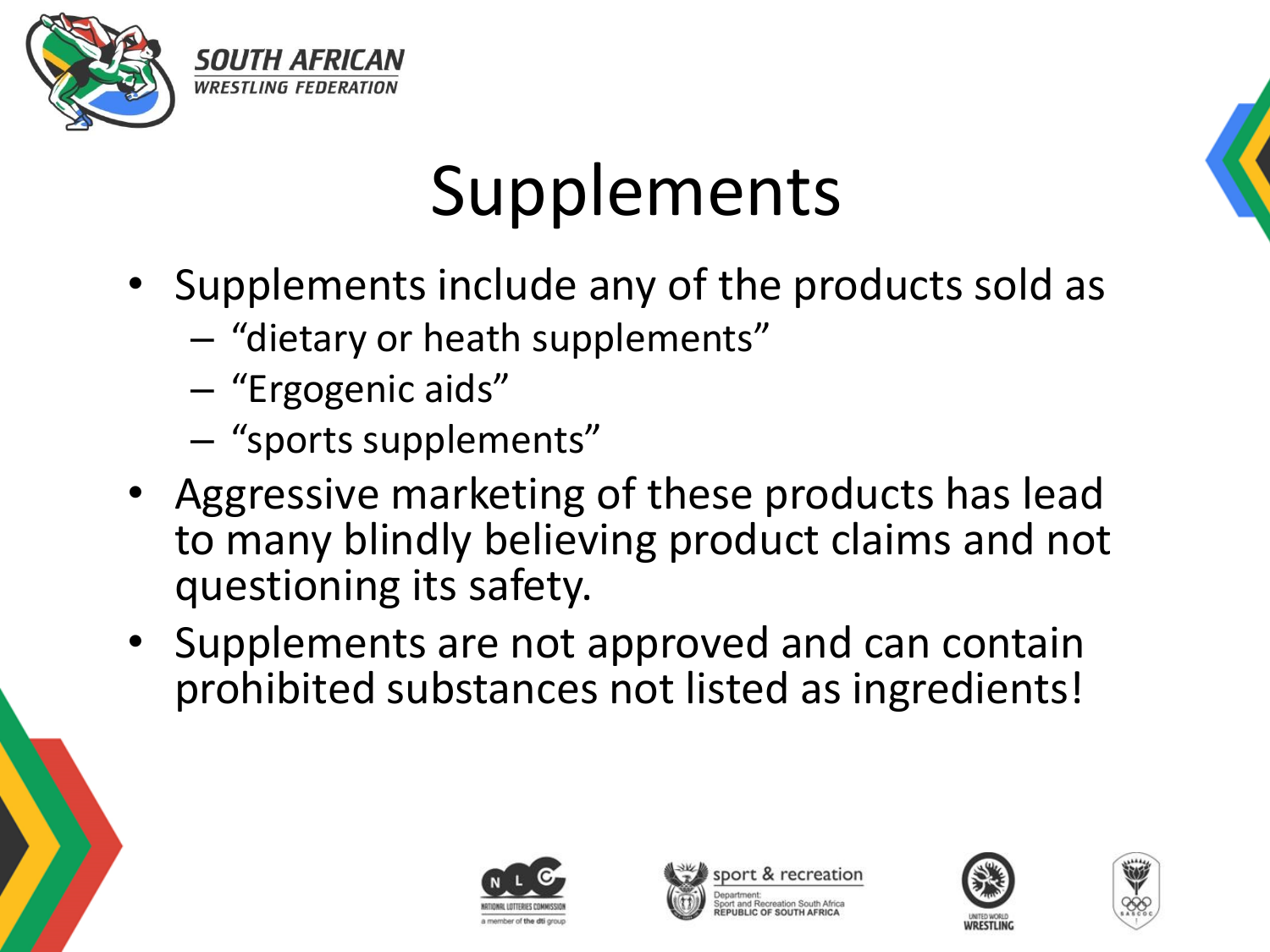

#### How to minimise the risk:

- A registered dietitian who specialises in sports nutrition is a valuable resource to help you maximise you health and performance.
- They can also help you make informed choices on the use of supplements and how to follow a low-risk approach.







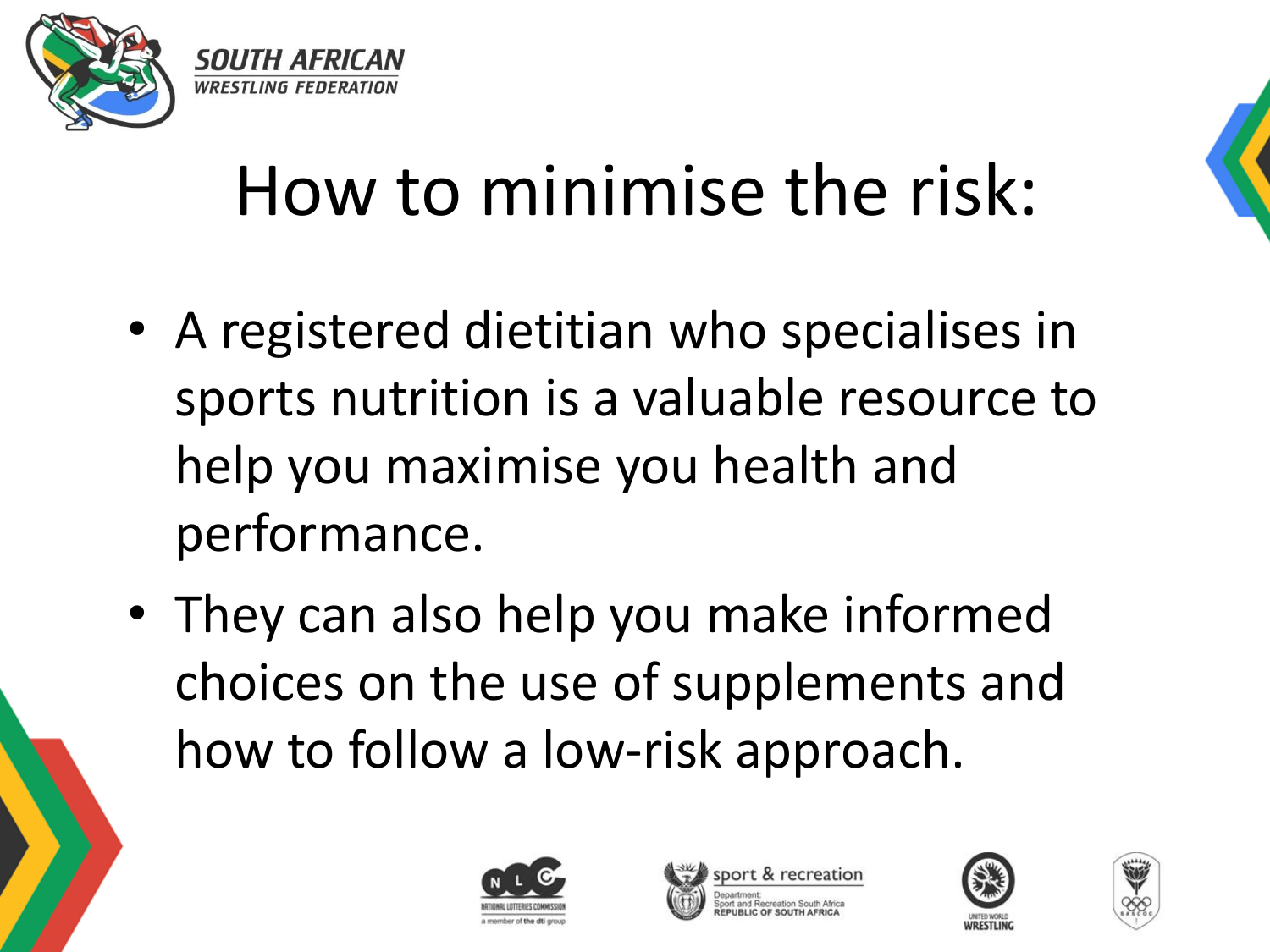

#### The Whereabouts rule

- Why?
	- Providing whereabouts is about protecting your right to clean sport.
	- It gives SAIDS the ability to locate athletes with no notice. This is crucial in ensuring effective anti-doping programs.





 $A$  $D$  $A$  $M$  $S$ 



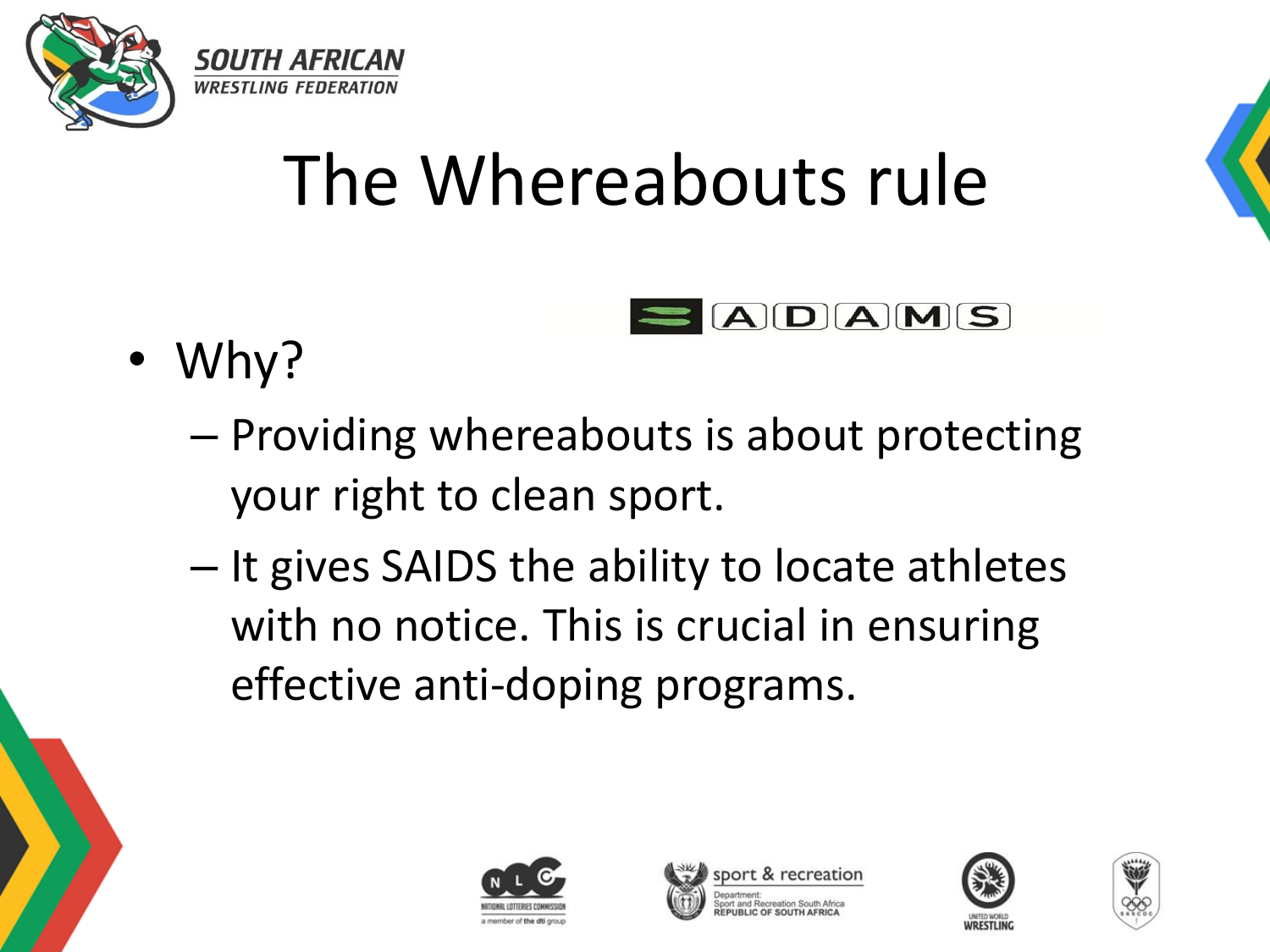

- Who is included?
	- The few athletes in the Registered Testing Pool
- What must be provided?
	- Home address,
	- Training information and locations.
	- Competition schedules.
	- Regular personal activities like school or work.
	- Those included in the registered testing pool must provide one 60 min period a day, where you'll be available for testing.